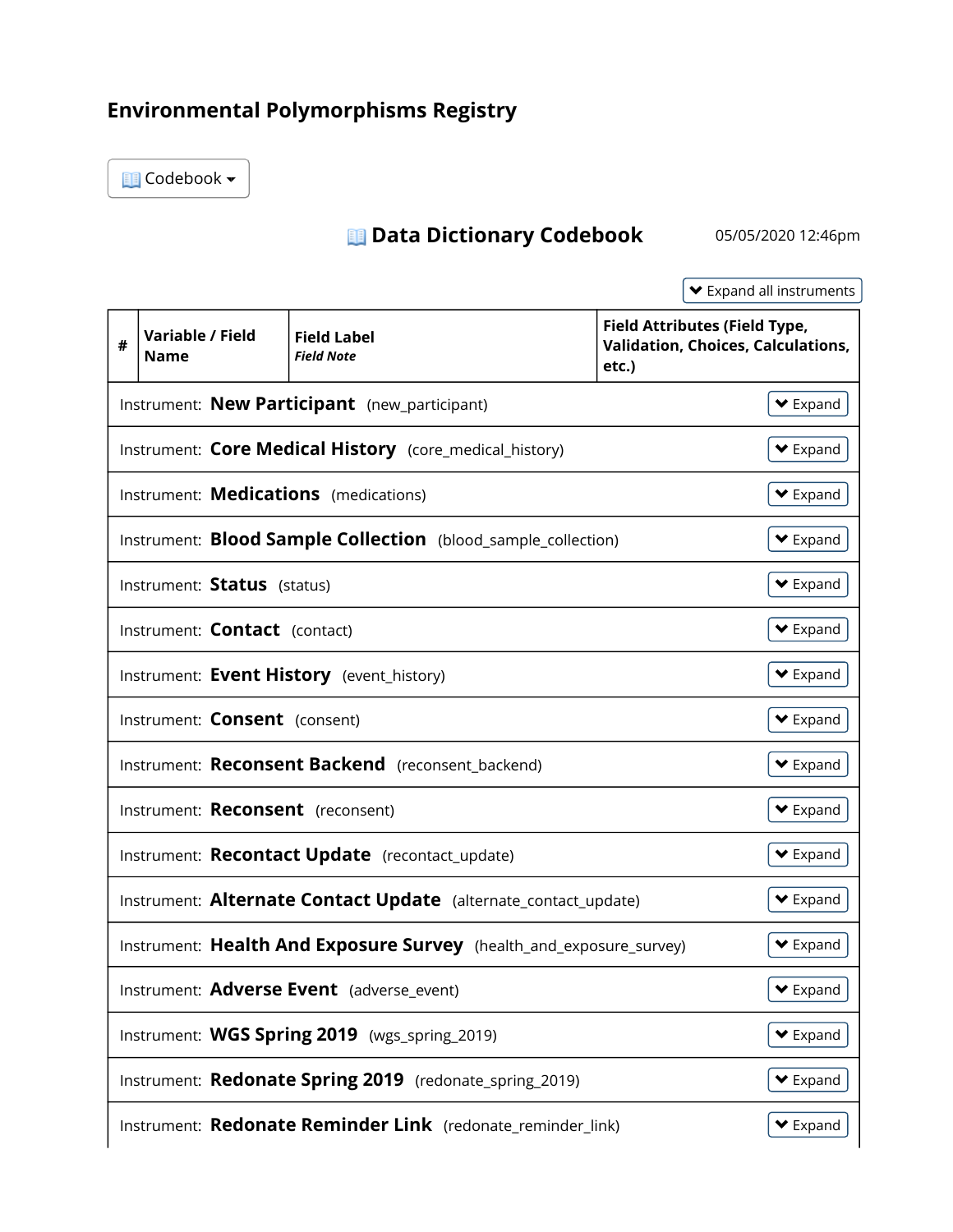| Instrument: Diabetes Screener (diabetes_screener)<br>$\triangle$ Collapse                                                                                                                                                                                                                                                                                                                                                                                                                                    |                                                                                                                                                   |                                                                                                |  |  |  |
|--------------------------------------------------------------------------------------------------------------------------------------------------------------------------------------------------------------------------------------------------------------------------------------------------------------------------------------------------------------------------------------------------------------------------------------------------------------------------------------------------------------|---------------------------------------------------------------------------------------------------------------------------------------------------|------------------------------------------------------------------------------------------------|--|--|--|
| 1997diabetes_female<br>Show the field ON<br>LY if:<br>([health_and_expos<br>ur_arm_1][c22_diab<br>etes]="1" AND [hea<br>lth_and_exposur_ar<br>m_1][c22a_pregnan<br>cy_diabetes] <>"1"<br>AND ([health_and_<br>exposur_arm_1][ge<br>$nder] = '2' OR [head]$<br>th_and_exposur_ar<br>$m_1$ ][gender] = "))<br>OR ([status_and_co<br>ntact_arm_1][diabe<br>tes_eligible] = "1" A<br>ND ([health_and_ex<br>posur_arm_1][gend<br>$er$ ] = '2' OR [health_<br>and_exposur_arm_<br>$1][\text{gender}] = \text{``})$ | Other than during pregnancy, have you<br>ever been told by a doctor or other health<br>care provider that you have diabetes or<br>sugar diabetes? | radio<br>1<br>Yes<br>$\mathbf 0$<br><b>No</b><br>$\,8\,$<br>Don't know<br>Custom alignment: LV |  |  |  |
| 1998diabetes_male<br>Show the field ON<br>LY if:<br>([health_and_expos<br>ur_arm_1][c22_diab<br>etes]="1" AND [hea<br>lth_and_exposur_ar<br>m_1][c22a_pregnan<br>cy_diabetes] <>"1"<br>AND [health_and_e<br>xposur_arm_1][gen<br>der] = '1') OR ([stat<br>us_and_contact_ar<br>m_1][diabetes_eligi<br>$ble] = "1" AND [heal]$<br>th_and_exposur_ar<br>$m_1$ ][gender] = '1')                                                                                                                                 | Have you ever been told by a doctor or<br>other health care provider that you have<br>diabetes or sugar diabetes?                                 | radio<br>$\mathbf{1}$<br>Yes<br>$\mathbf 0$<br>No<br>8<br>Don't know<br>Custom alignment: LV   |  |  |  |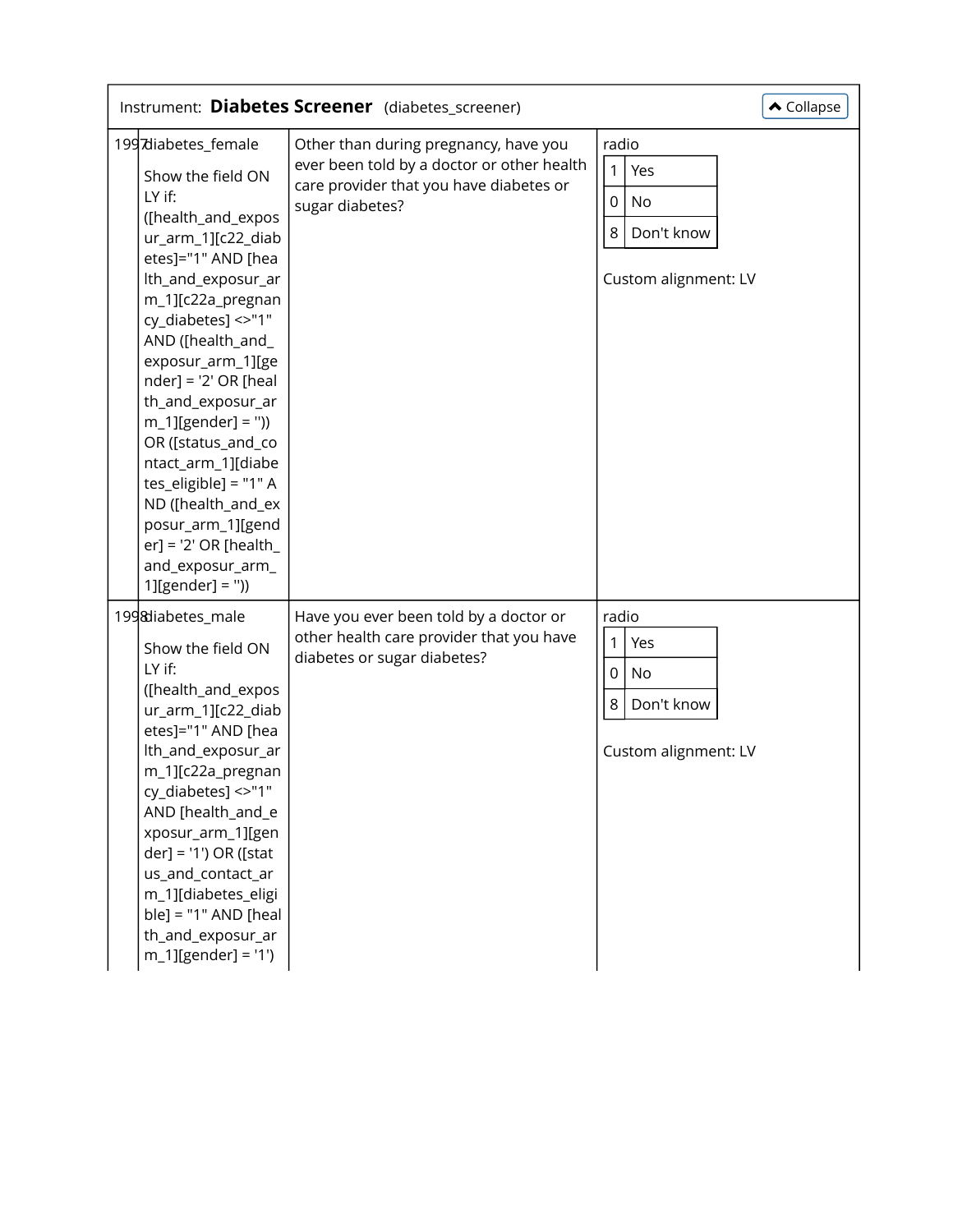| 1999diabetes_age_dx                                                                                                                                                                         | Section Header:                                                                                                                                             | radio                                                                                                                                                            |
|---------------------------------------------------------------------------------------------------------------------------------------------------------------------------------------------|-------------------------------------------------------------------------------------------------------------------------------------------------------------|------------------------------------------------------------------------------------------------------------------------------------------------------------------|
| Show the field ON<br>LY if:<br>[diabetes_female] =<br>'1' OR [diabetes_fe<br>$male$ ] = '8' OR [diab<br>etes $male$ ] = '1' OR<br>[diabetes_male] =<br>'8'                                  | How old were you when a doctor or other<br>health care provider first told you that you<br>had diabetes or sugar diabetes? (Your<br>best estimate is fine.) | $\mathbf{1}$<br>Less than one year old<br>$\overline{2}$<br>1-79 years old<br>$\overline{3}$<br>80 years old or older<br>8<br>Don't know<br>Custom alignment: LV |
| 2000diabetes_age_dx_s<br>pec<br>Show the field ON<br>LY if:<br>[diabetes_age_dx]<br>$= '2'$                                                                                                 | Age                                                                                                                                                         | text (integer, Min: 1, Max: 79),<br>Required<br>Custom alignment: LH                                                                                             |
| 200 diabetes_begin_inje<br>ct<br>Show the field ON<br>LY if:<br>[diabetes_female] =<br>'1' OR [diabetes_fe<br>$male] = '8' OR [diab]$<br>$etes\_male] = '1' OR$<br>[diabetes_male] =<br>'8' | Section Header:<br>Did you begin injecting insulin within the<br>first three months of being diagnosed<br>with diabetes?                                    | radio<br>1<br>Yes<br>$\mathbf 0$<br><b>No</b><br>8<br>Don't know                                                                                                 |
| 2002diabetes_continue_<br>inject<br>Show the field ON<br>LY if:<br>[diabetes_begin_inj<br>$ect$ ] = '1' or [diabet<br>es_begin_inject] =<br>'8'                                             | Section Header:<br>Did you continue injecting insulin for<br>more than one year after you first began<br>injecting insulin?                                 | radio<br>1<br>Yes<br>$\mathbf 0$<br><b>No</b><br>8<br>Don't know                                                                                                 |